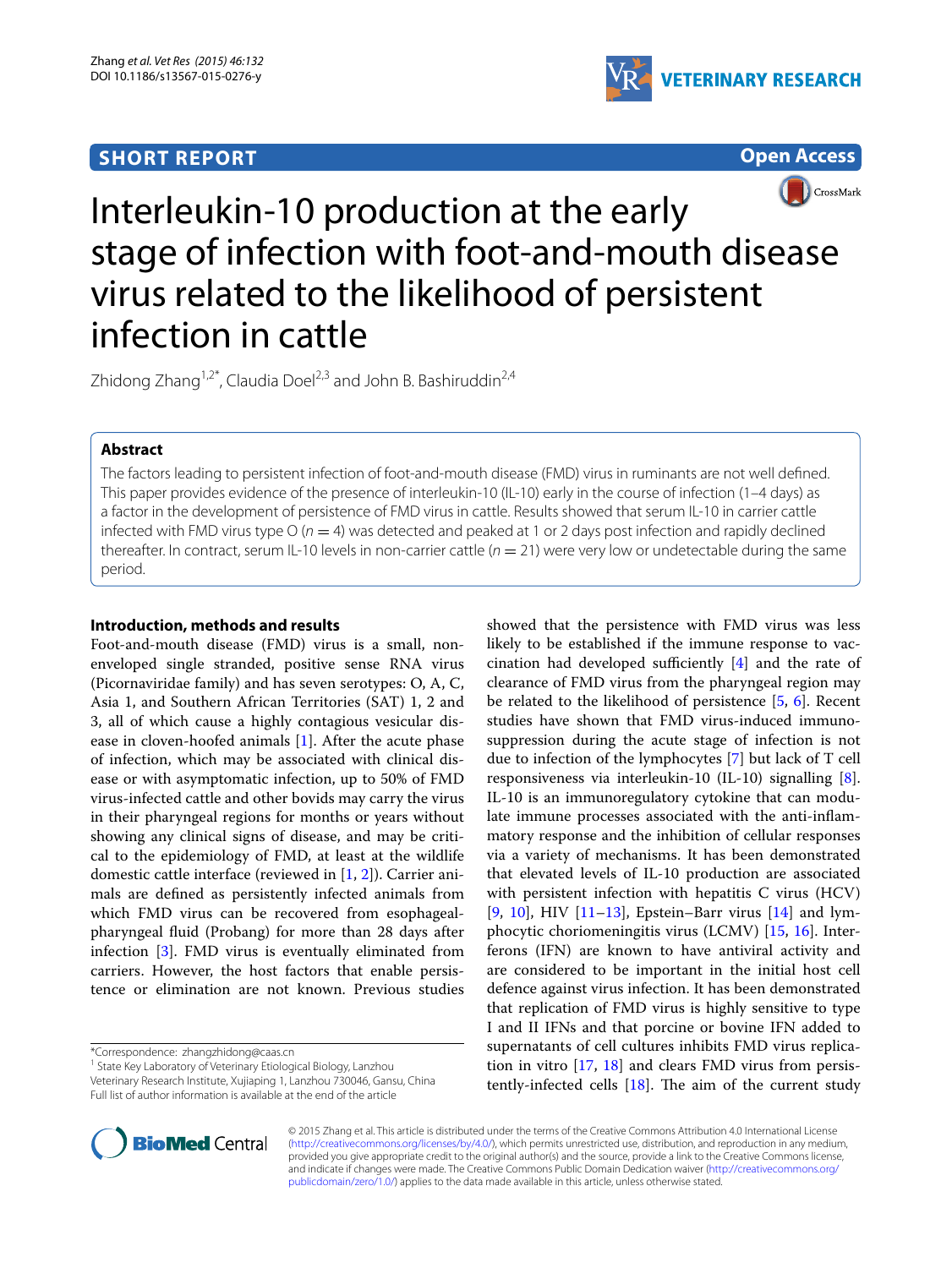was to define the early IL-10 and IFN responses of cattle infected with the type O FMD virus and its relationship to the persistence of FMD virus.

To address this, serum samples collected at 0, 1, 2, 3, and 4 days post-infection (dpi) from 15 cattle of varying ages infected with the type O UKG/34/2001 virus and similarly from ten cattle infected with the type O SKR/1/2000 virus were used for detection of IL-10 and IFN protein. Detailed results regarding the clinical profiles are presented elsewhere [[5,](#page-3-4) [6](#page-3-5)]. Briefly, all inoculated animals showed clinical signs of FMD with the development of fever and vesicles on all feet, and tongue. Viraemia peaked at 2–3 dpi, which was cleared by day 4 in all animals. All cattle had specific virus in their Probang samples for at least 7 days after virus exposure which was cleared from the pharynx at different rates. Four out of 25 cattle became carrier animals as evidenced by virus in their Probang samples after 28 dpi and later. The remaining 21 cattle did not develop the carrier state (Table [1](#page-1-0)). Statistical analyses were carried out by using a non-parametric test (independent samples t test using Excel). *P* < 0.05 was considered statistically significant.

To analyze differences in humoral responses between carriers ( $n = 4$ ) and non-carriers ( $n = 21$ ), IgG antibodies to the structural proteins of FMD virus were quantified in sera using liquid phase blocking ELISA (LPBE) as described previously  $[19]$ . Antibody titre of  $\langle 1:45 \rangle$  is considered as negative. As shown in (Table [2\)](#page-2-0), the cohort  $(n = 15)$  infected with the type O UKG/34/2001 had seroconverted to be FMD positive. Type-specific antibodies were detected in all inoculated animals by 4 dpi (Table [2\)](#page-2-0) and in the majority of contact animals (VD36, VD37, VD42, VD43, VD46, VD47, VD50) by 6 dpi (Table [2\)](#page-2-0). There are no significant difference in levels of serum IgG antibodies to the structural proteins of FMD virus between carrier cattle and non-carrier animals  $(p = 0.44, p > 0.05)$ . Similar results were also observed in sera collected from the cohort infected with the type O SKR isolate (data not shown). The results obtained suggest that the IgG antibody response to structural proteins of FMD virus is not associated with the development of persistence in cattle, which is consistent with previous reports [\[1\]](#page-3-0).

To investigate if elevation of serum IL-10 during the acute infection correlates with development of persistent

| <b>Animal ID</b> | Age (days) | <b>Route of infection</b> | <b>Carrier Status</b> | <b>Virus</b>             |  |  |
|------------------|------------|---------------------------|-----------------------|--------------------------|--|--|
| VD34             | 273        | Subepidermo-lingual       | Non-carrier           | FMDV O UKG34/2001        |  |  |
| VD35             | 335        | Subepidermo-lingual       | Non-carrier           | FMDV O UKG34/2001        |  |  |
| <b>VD40</b>      | 243        | Subepidermo-lingual       | Carrier               | FMDV O UKG34/2001        |  |  |
| VD41             | 304        | Subepidermo-lingual       | Carrier               | FMDV O UKG34/2001        |  |  |
| VD44             | 91         | Subepidermo-lingual       | Non-carrier           | FMDV O UKG34/2001        |  |  |
| VD45             | 91         | Subepidermo-lingual       | Non-carrier           | FMDV O UKG34/2001        |  |  |
| VD48             | 91         | Subepidermo-lingual       | Non-carrier           | FMDV O UKG34/2001        |  |  |
| VD49             | 91         | Subepidermo-lingual       | Non-carrier           | FMDV O UKG34/2001        |  |  |
| VD36             | 335        | Direct contact            | Non-carrier           | FMDV O UKG34/2001        |  |  |
| VD37             | 243        | Direct contact            | Non-carrier           | FMDV O UKG34/2001        |  |  |
| <b>VD42</b>      | 243        | Direct contact            | Non-carrier           | <b>FMDV O UKG34/2001</b> |  |  |
| VD43             | 213        | Direct contact            | Non-carrier           | FMDV O UKG34/2001        |  |  |
| VD46             | 91         | Direct contact            | Non-carrier           | FMDV O UKG34/2001        |  |  |
| VD47             | 91         | Direct contact            | Non-carrier           | FMDV O UKG34/2001        |  |  |
| VD50             | 91         | Direct contact            | Non-carrier           | FMDV O UKG34/2001        |  |  |
| <b>VI56</b>      | 274        | Subepidermo-lingual       | Carrier               | FMDV O SKR 2000          |  |  |
| <b>VI57</b>      | 152        | Subepidermo-lingual       | Non-carrier           | FMDV O SKR 2000          |  |  |
| <b>VI58</b>      | 274        | Subepidermo-lingual       | Carrier               | FMDV O SKR 2000          |  |  |
| <b>VI59</b>      | 274        | Direct contact            | Non-carrier           | FMDV O SKR 2000          |  |  |
| <b>VI60</b>      | 152        | Direct contact            | Non-carrier           | FMDV O SKR 2000          |  |  |
| V161             | 152        | Subepidermo-lingual       | Non-carrier           | FMDV O SKR 2000          |  |  |
| V162             | 152        | Subepidermo-lingual       | Non-carrier           | FMDV O SKR 2000          |  |  |
| V163             | 152        | Direct contact            | Non-carrier           | FMDV O SKR 2000          |  |  |
| $V$ 64           | 274        | Direct contact            | Non-carrier           | FMDV O SKR 2000          |  |  |
| V165             | 274        | Direct contact            | Non-carrier           | FMDV O SKR 2000          |  |  |

<span id="page-1-0"></span>**Table 1 Cattle infected with foot-and-mouth disease virus were used in this study.**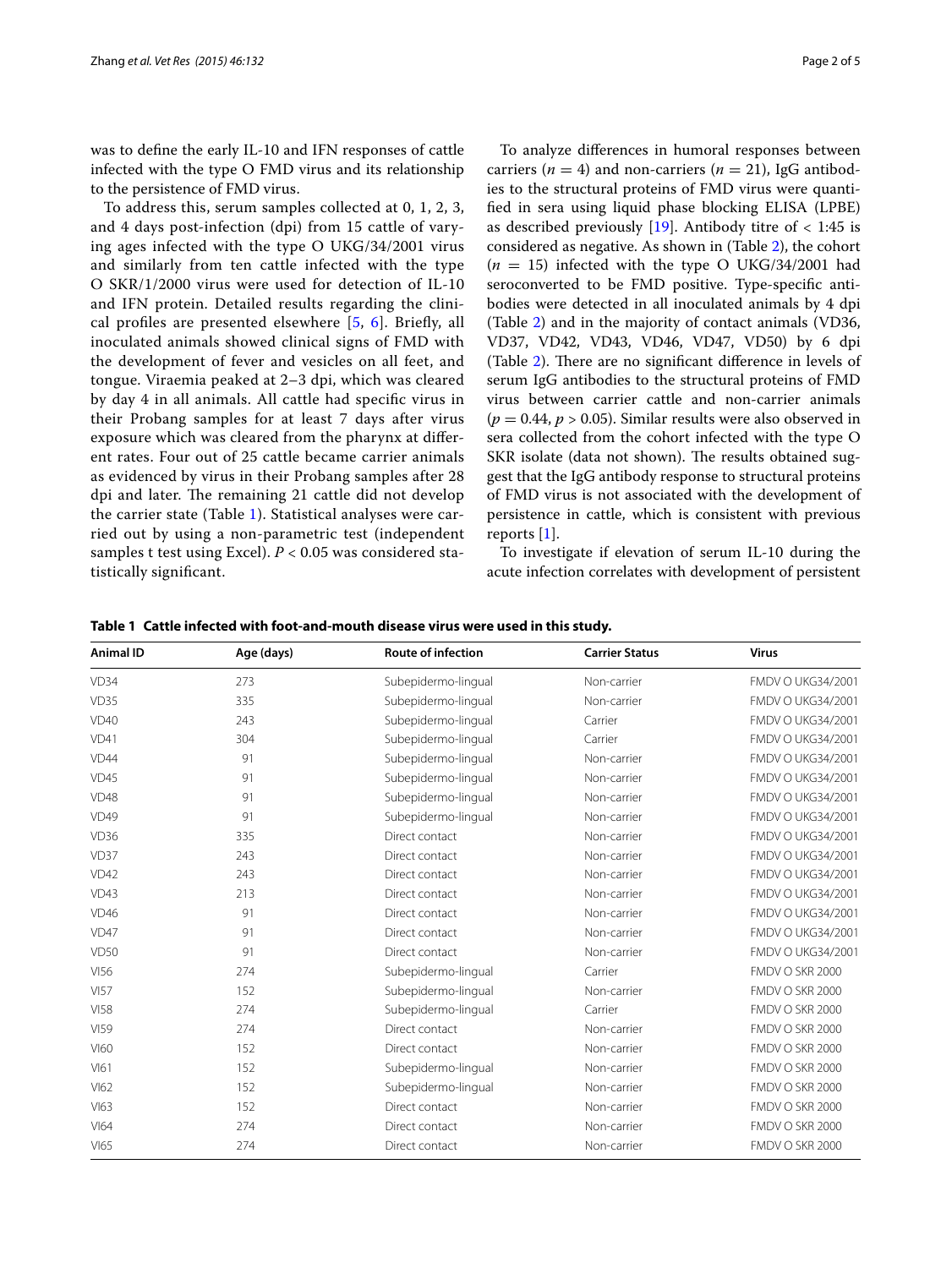| Animal ID   | Days post inoculation |            |                |            |      |             |             |       |             |             |       |       |
|-------------|-----------------------|------------|----------------|------------|------|-------------|-------------|-------|-------------|-------------|-------|-------|
|             | 0                     | 1          | $\overline{2}$ | 3          | 4    | 5           | 6           | 7     | 9           | 15          | 21    | 28    |
| VD34        | Neg                   | Neg        | Neg            | <b>Neg</b> | 128  | 1448        | $\geq$ 2896 | >2048 | $\geq$ 2896 | $\geq$ 2896 | >2048 | >2048 |
| VD35        | Neg                   | Neg        | Neg            | Neg        | 362  | $\geq$ 2896 | >2896       | >2048 |             |             |       |       |
| <b>VD40</b> | Neg                   | Neg        | Neg            | Neg        | 128  | 1024        | 1448        | >2048 | 1448        | 1448        | 1448  | 1448  |
| VD41        | Neg                   | <b>Neg</b> | Neg            | Neg        | 90   | 1448        | 1448        | >2048 | 1448        | 2048        | >2048 | >2048 |
| VD44        | Neg                   | <b>Neg</b> | <b>Neg</b>     | 45         | 1024 | $\geq$ 2896 | $\geq$ 2896 | >2048 | 1448        | $\geq$ 2896 | >2048 | >2048 |
| <b>VD45</b> | Neg                   | Neg        | <b>Neg</b>     | Neg        | 128  | 1448        | 1448        | >2048 | 1448        | 2048        | >2048 | >2048 |
| VD48        | Neg                   | Neg        | Neg            | Neg        | 128  | >2896       | >2896       | >2048 | <b>ND</b>   | ND.         | >2048 | >2048 |
| <b>VD49</b> | Neg                   | Neg        | Neg            | Neg        | 45   | Neg         | 1024        | >2048 |             |             |       |       |
| VD36        | Neg                   | Neg        | Neg            | Neg        | Neg  | Neg         | 362         | 1448  |             |             |       |       |
| <b>VD37</b> | Neg                   | Neg        | Neg            | Neg        | Neg  | Neg         | 512         | 1448  | 2048        | $\geq$ 2896 | >2048 | >2048 |
| VD42        | <b>Neg</b>            | Neg        | Neg            | Neg        | Neg  | Neg         | 724         | >2048 | $\geq$ 2896 | $\geq$ 2896 | >2048 | >2048 |
| VD43        | <b>Neg</b>            | Neg        | Neg            | Neg        | Neg  | Neg         | 256         | 2048  | 1448        | >2896       | 2048  | 1148  |
| VD46        | <b>Neg</b>            | Neg        | Neg            | Neg        | Neg  | 1448        | Neg         | Neg   | 90          | >2896       | >2048 |       |
| VD47        | Neg                   | Neg        | Neg            | Neg        | Neg  | Neg         | Neg         | Neg   | Neg         | 1024        | >2048 | >2048 |
| <b>VD50</b> | Neg                   | Neg        | Neg            | Neg        | Neg  | Neg         | Neg         | 362   | 2048        | $\geq$ 2896 |       |       |

<span id="page-2-0"></span>**Table 2 Antibody response in cattle infected with foot-and-mouth disease virus.**

infection in cattle, IL-10 was measured basically following the method of Kwong et al. [[20](#page-4-6)]. Briefly, enzymelinked immunosorbent assay (ELISA) plates were coated with anti-IL-10 and each cattle serum was tested in duplicate. The assay was repeated three times. As shown in Figure [1](#page-3-12), the elevation of serum IL-10 during the acute phase of FMD virus infection with either type O UKG or type O SKR isolates (from 1 to 4 dpi) was only observed in sera collected from carrier cattle  $(n = 4)$ . In the carrier group, serum IL-10 was detected and peaked at 1 or 2 dpi and rapidly declined afterwards. In contrast, it was evident that levels of IL-10 in sera from the non-carrier group  $(n = 21)$  were much lower or undetectable. Comparison of serum IL-10 levels between carrier and noncarrier cattle showed that levels from carrier cattle during early infection were significantly higher than in non-carrier animals ( $p = 0.025$ ,  $p < 0.05$ ), suggesting an association of IL-10 response during the acute phase of infection with a common outcome of FMD disease (i.e. persistence) in cattle. Age at infection is known to influence the establishment of viral persistence [[21,](#page-4-7) [22](#page-4-8)] and bacterial infection [[23\]](#page-4-9). It has also been shown that infected calves (4–9 weeks of age) with FMD virus did not always developed clearly visible clinical signs of FMD [[24](#page-4-10)] as observed in infected adult cattle. Interestingly, persistent infection was previously reported to only occur in a group of cattle which is older than 8 months at infection [[25\]](#page-4-11). Similar observation was found in this study. No animal at age of younger than 6 months at infection  $(n = 12)$  became carrier (Table [1](#page-1-0)), which is correlated with the observations that no elevation of serum IL-10 during the acute phase of FMD virus infection with either type O UKG or type O SKR isolates (from 1 to 4 dpi), IL-10 ranging from  $-0.07 \pm 0.21$  to  $-0.08 \pm 0.12$  was observed in sera collected from these young animals, further suggesting IL-10 as a contributing factor in the likelihood of persistence of FMD virus. In contrast, when the IFN-gamma response was tested using the same serum samples, the results did not correlate with the outcome of disease (i.e. carrier or non-carrier) although increases in levels of serum IFN-gamma occurred in some animals after infection (data not shown).

## **Discussion**

The results obtained in this study suggest that the humoral IgG response to structural proteins of FMD virus is not associated with the development of persistence in cattle, however, the previous study showed that persistence with FMD virus was less likely to be established if effective immune response to vaccination had developed [\[4](#page-3-3)]. IL-10 is an immunoregulatory cytokine which is widely acknowledged to contribute to the inhibition of immune responses via a variety of mechanisms. Many studies with other viruses have indicated that IL-10 initiates T cell inactivation during viral infection and have concluded that this can lead to viral persistence [[1,](#page-3-0) [9–](#page-3-8)[16](#page-4-2)]. The present paper provides evidence of the association of IL-10 response during the acute phase of infection with a common outcome of FMD disease (i.e. persistence) in cattle. Although much is still unclear how IL-10 regulates the host immune response, it is possible that the relatively high IL-10 response causes a delay in or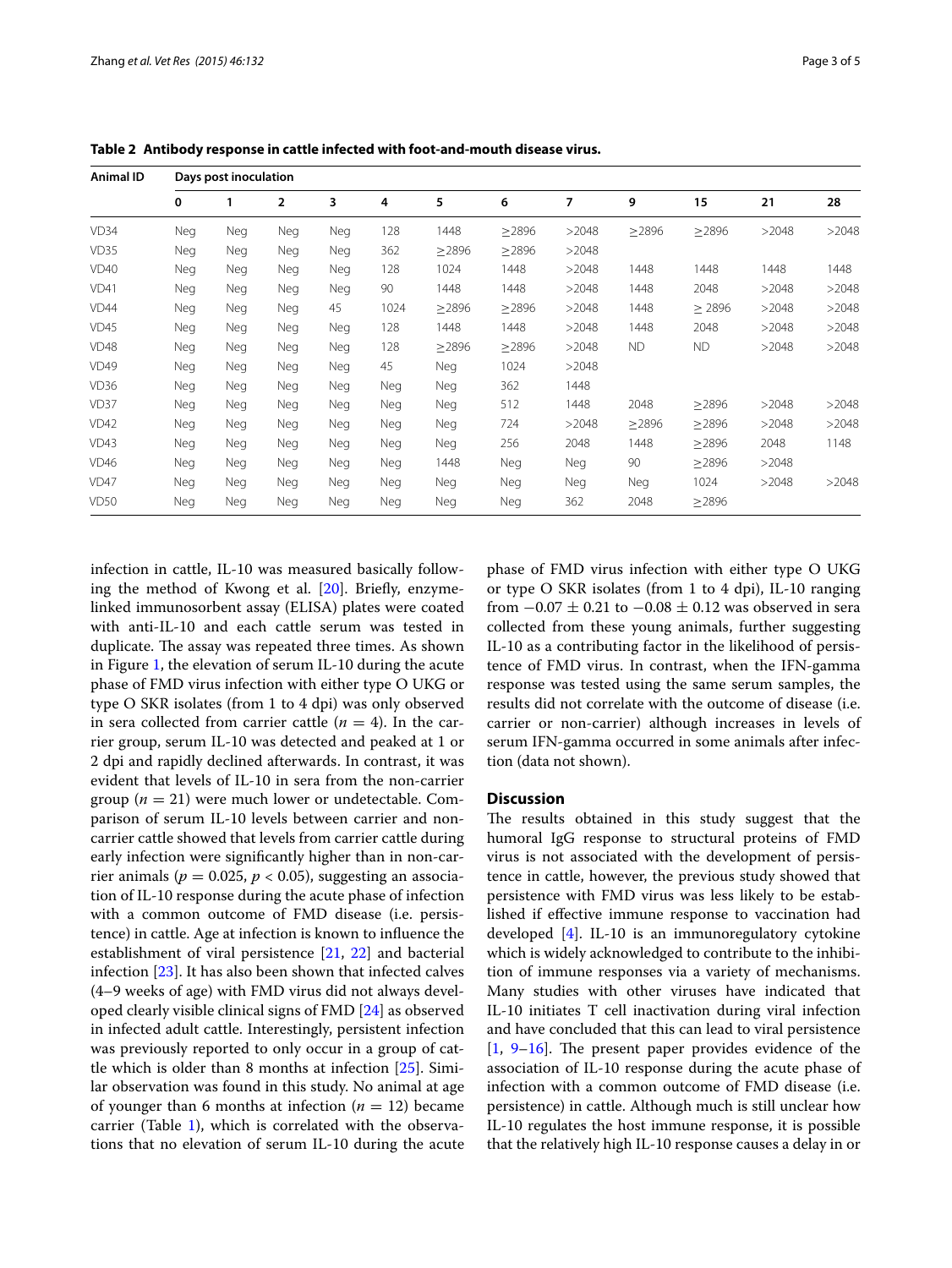

<span id="page-3-12"></span>the inhibition of both the type-1 response and T cell activation until it is "too late" to arrest the disease process, resulting in incomplete clearance of clearing the virus, leading to the persistence. Of course, extrapolation of the results from this study on cattle is always questionable because persistence with FMD virus also occurs in small ruminants [[1\]](#page-3-0). Furthermore, the elevation of serum IL-10 levels raises the question of why IL-10 induction did not occur in all infected cattle and whether IL-10 is the only member of this cytokine family that could influence the outcome of infection with FMD virus. The apparent relationship between the development of the carrier state and IL-10 response prompts further investigation.

#### **Abbreviations**

FMD: foot-and-mouth disease; IL-10: interleukin-10; ELISA: enzyme-linked immunosorbent assay; dpi: days post-infection; IFN: interferon.

#### **Competing interests**

The authors declare that they have no competing interests.

#### **Author details**

<sup>1</sup> State Key Laboratory of Veterinary Etiological Biology, Lanzhou Veterinary Research Institute, Xujiaping 1, Lanzhou 730046, Gansu, China. <sup>2</sup> The Pirbright Institute, Ash Road, Pirbright, Woking, Surrey GU24 0NF, UK. 3 DCD Consulting Ltd, Alton, Hants GU34 5BG, UK.<sup>4</sup> JBBiologik, Farnham, Surrey GU10 1DH, UK.

#### **Authors' contributions**

ZZ designed the study, drafted the manuscript and participated in all tests. CD verified design, participated in all tests and JB drafted the manuscript. JB participated in some of tests and drafted the manuscript. All authors read and approved the final manuscript.

#### **Acknowledgements**

This work was partially supported by a China Partnership Award of the Biotechnology and Biological Sciences Research Council, United Kingdom.

Received: 1 April 2015 Accepted: 9 October 2015 Published online: 19 November 2015

#### **References**

- <span id="page-3-0"></span>Alexandersen S, Zhang Z, Donaldson AI, Garland AJ (2003) The pathogenesis and diagnosis of foot-and-mouth disease. J Comp Pathol 129:1–36
- <span id="page-3-1"></span>2. Jori F, Caron A, Thompson PN, Dwarka R, Foggin C, de Garine-Wichatitsky M, Hofmeyr M, Van Heerden J, Heath L: Characteristics of foot-and-mouth disease viral strains circulating at the wildlife/livestock interface of the great limpopo transfrontier conservation area. Transbound Emerg Dis, in press
- <span id="page-3-2"></span>3. Salt JS (1993) The carrier state in foot and mouth disease—an immunological review. Br Vet J 149:207–223
- <span id="page-3-3"></span>4. Doel TR, Williams L, Barnett PV (1994) Emergency vaccination against foot-and-mouth disease: rate of development of immunity and its implications for the carrier state. Vaccine 12:592–600
- <span id="page-3-4"></span>5. Zhang Z, Murphy C, Quan M, Knight J, Alexandersen S (2004) Extent of reduction of foot-and-mouth disease virus RNA load in oesophagealpharyngeal fluid after peak levels may be a critical determinant of virus persistence in infected cattle. J Gen Virol 85:415–421
- <span id="page-3-5"></span>6. Zhang Z, Alexandersen S (2004) Quantitative analysis of foot-and-mouth disease virus RNA loads in bovine tissues: implications for the site of viral persistence. J Gen Virol 85:2567–2575
- <span id="page-3-6"></span>7. Bautista EM, Gregg D, Golde WT (2002) Characterization and functional analysis of skin-derived dendritic cells from swine without a requirement for in vitro propagation. Vet Immunol Immunopathol 88:131–148
- <span id="page-3-7"></span>8. Diaz-San Segundo F, Rodriguez-Calvo T, de Avila A, Sevilla N (2009) Immunosuppression during acute infection with foot-and-mouth disease virus in swine is mediated by IL-10. PLoS One 4:e5659
- <span id="page-3-8"></span>9. Woitas RP, Petersen U, Moshage D, Brackmann HH, Matz B, Sauerbruch T, Spengler U (2002) HCV-specific cytokine induction in monocytes of patients with different outcomes of hepatitis C. World J Gastroenterol 8:562–566
- <span id="page-3-9"></span>10. Accapezzato D, Francavilla V, Paroli M, Casciaro M, Chircu LV, Cividini A, Abrignani S, Mondelli MU, Barnaba V (2004) Hepatic expansion of a virusspecific regulatory CD8(+) T cell population in chronic hepatitis C virus infection. J Clin Invest 113:963–972
- <span id="page-3-10"></span>11. Zanussi S, Simonelli C, D'Andrea M, Caffau C, Clerici M, Tirelli U, DePaoli P (1996) CD8+lymphocyte phenotype and cytokine production in longterm non-progressor and in progressor patients with HIV-1 infection. Clin Exp Immunol 105:220–224
- 12. Clerici M, Fusi ML, Ruzzante S, Piconi S, Biasin M, Arienti D, Trabattoni D, Villa M (1997) Type 1 and type 2 cytokines in HIV infection—a possible role in apoptosis and disease progression. Ann Med 29:185–188
- <span id="page-3-11"></span>13. Orandle MS, Williams KC, MacLean AG, Westmoreland SV, Lackner AA (2001) Macaques with rapid disease progression and simian immunodeficiency virus encephalitis have a unique cytokine profile in peripheral lymphoid tissues. J Virol 75:4448–4452